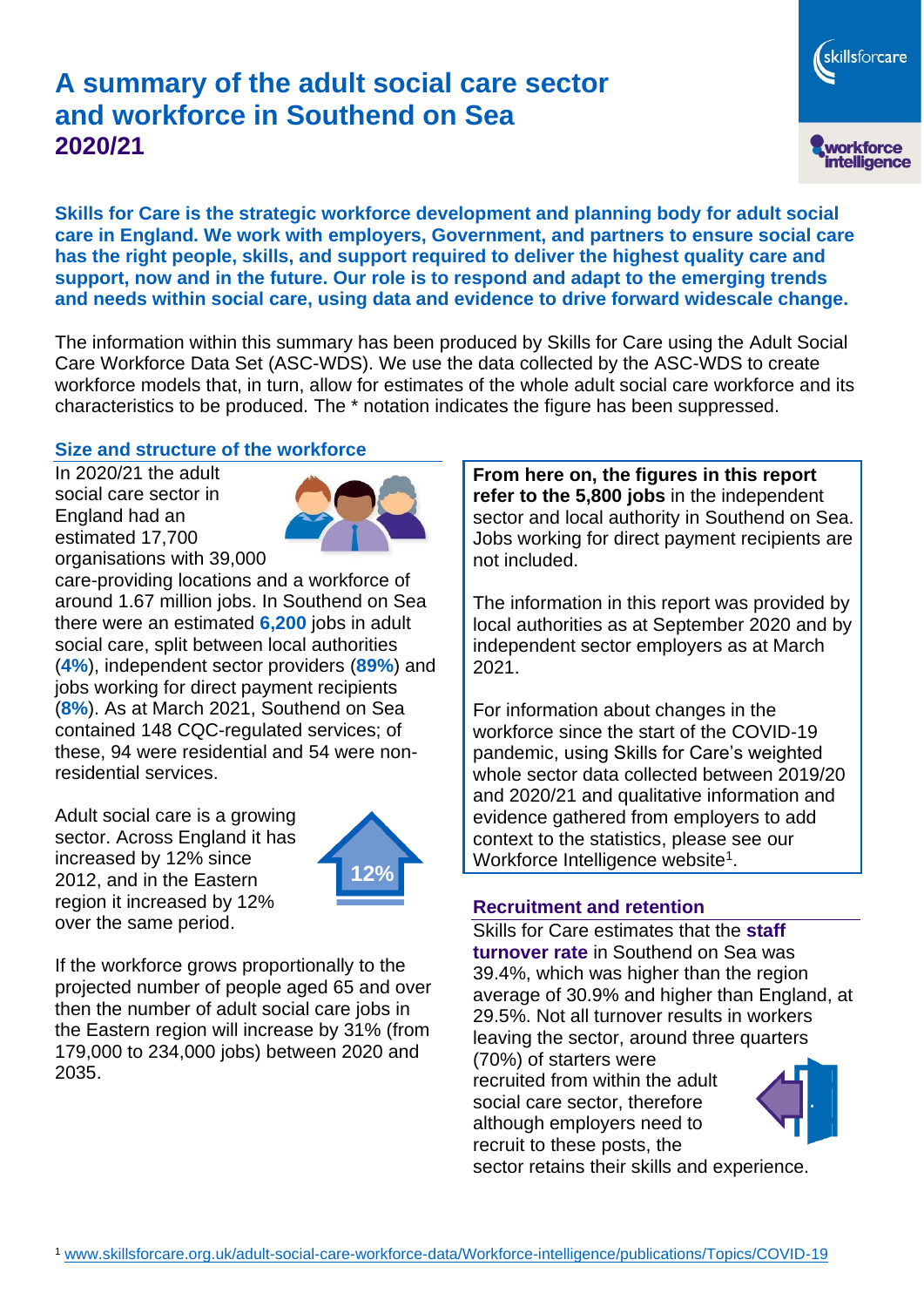Adult social care has an experienced 'core' of workers. Workers in Southend on Sea had on average **9.2 years of experience in the sector** and 81% of the workforce had been working in the sector for at least three years.

Using both workforce intelligence evidence and our links with employers and stakeholders across England, we know that recruitment and retention is one of the largest issues faced by employers. We have many resources and tools available to help, for example the 'Values-based recruitment and retention toolkit'<sup>2</sup> and 'Seeing potential: widen your talent pool'. <sup>3</sup> For more information please visit: [www.skillsforcare.org.uk/recruitment-retention](http://www.skillsforcare.org.uk/recruitment-retention)

#### **Employment information**

We estimate Southend on Sea had **5,800** adult social care jobs employed in the local authority and independent sectors. These included 475 managerial roles, 150 regulated professionals, 4,400 direct care (including 3,500 care workers), and 750 othernon-care proving roles.

The average number of **sickness days** taken in the last year in Southend on Sea was 8.1, (9.1 in Eastern and 9.5 across England). With an estimated directly employed workforce of 5,100, this would mean employers in Southend on Sea lost approximately **41,000 days to sickness in 2020/21**. In England levels of staff sickness have nearly doubled over the course of the pandemic between 2019/20 and 2020/21, in total around 6 million extra days were lost to sickness than in the year before.

Around one third (33%) of the workforce in Southend on Sea were on zero-hours contracts. Around a half (50%) of the workforce usually worked full-time hours and 50% were part-time.

#### **Chart 1. Proportion of workers on zero hours contracts by area**

| England         |  |
|-----------------|--|
| Eastern         |  |
| Southend on Sea |  |



### **Workforce demographics**

The majority (84%) of the workforce in Southend on Sea were female, and the average age was 45.2 years old. Workers aged



24 and under made up 8% of the workforce and workers aged over 55 represented 29%. Given this age profile approximately 1,700 people will be reaching retirement age in the next 10 years.

Nationality varied by region, in England 83% of the workforce identified as British, while in the Eastern region this was 82%. An estimated 83% of the workforce in Southend on Sea identified as British, 5% identified as of an EU nationality and 12% a non-EU nationality, therefore there was a higher reliance on non-EU than EU workers.

### **Pay**



Table 1 shows the full-time equivalent annual or hourly pay rate of selected job roles in Southend on Sea (area), Eastern (region) and England. All figures

represent the independent sector as at March 2021, except social workers which represent the local authority sector as at September 2020. At the time of analysis, the National Living Wage was £8.72.

#### **Table 1. Average pay rate of selected job roles by area**

|                                 | <b>England</b> | <b>Region</b> | Area    |
|---------------------------------|----------------|---------------|---------|
| Full-time equivalent annual pay |                |               |         |
| Social Worker <sup>t</sup>      | £37,100        | £34,500       | £35,600 |
| Registered nurse                | £33,600        | £33,000       | £30,200 |
| Hourly pay                      |                |               |         |
| <b>National Living</b><br>Wage  | £8.72          | £8.72         | £8.72   |
| Senior care worker              | £10.00         | £10.02        | £10.62  |
| Care worker                     | £9.29          | £9.23         | £9.04   |
| Support and<br>outreach         | £9.53          | £9.37         | £10.53  |

†Local authority social workers only.

Please note that pay varies by sector, with local authority pay generally being higher than independent sector pay.

[www.skillsforcare.org.uk/vba](http://www.skillsforcare.org.uk/vba)